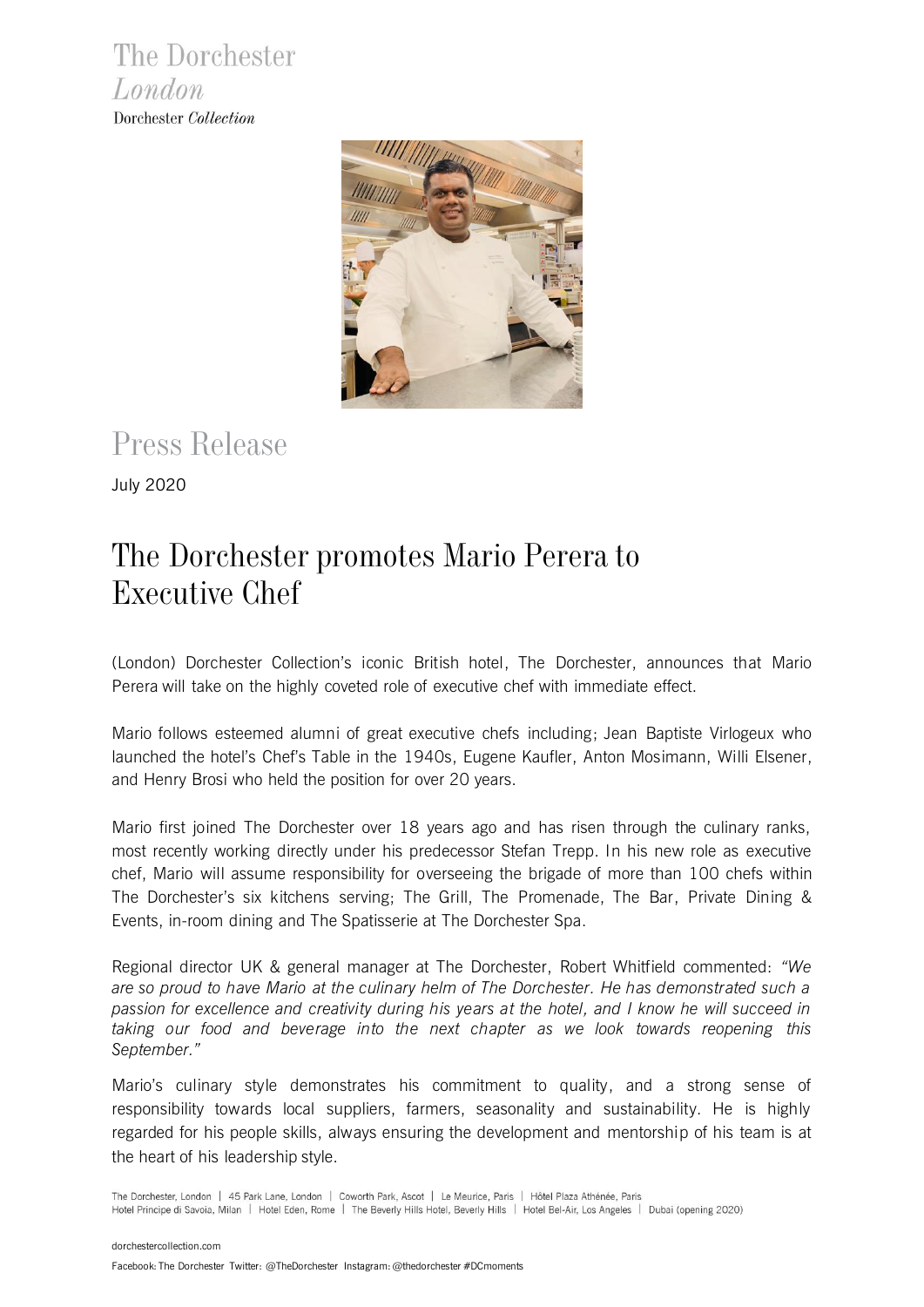## The Dorchester London

#### Dorchester Collection

Mario particularly excels at the banqueting side of food & beverage, having had the opportunity to oversee the catering for many high profile events throughout his career. He is no stranger to presenting his culinary creations to heads of state, diplomats and dignitaries, and is extremely proud to have served her Majesty the Queen. Most recently, Mario has overseen the development of the new Asian banqueting concept at The Dorchester, which is set to launch towards the end of 2020.

*"I am so honoured to be taking on this role",* comments Mario*. "I had a dream of working for The Dorchester as a child, after seeing an advertisement in a catering magazine stating, 'The Dorchester, the place to be and the place to work'. Over the past 18 years, this historic institution has become like a second home to me, and I have learnt so much. Preparing food for people is one of the most precious things you can do and I'm hugely excited for this next chapter in my life at The Dorchester."*

Sri Lankan born Mario moved to London in 1995 to take up the role of commis chef at The Dorchester and progressing through the ranks, before moving on after 15 years to be part of the reopening team for Four Seasons Park Lane. He returned to The Dorchester in 2017 as executive sous chef. Before coming to London, Mario was part of the culinary team at the five-star Hotel Taj Samudra Colombo Sri Lanka where he developed his skill in banqueting, overseeing the menu planning and organization of events hosting up to 2,000 guests.

Mario lives in London with his wife and 11-year old daughter.

###

For additional information, please contact:

Emma Parfitt Area Director of Marketing Communications Tel: +44 (0) 20 7319 7062 [emma.parfitt@dorchestercollection.com](mailto:emma.parfitt@dorchestercollection.com)

Calum Donoghue Communications manager Tel: +44 (0) 20 7319 7027 [calum.donoghue@dorchestercollection.com](mailto:calum.donoghue@dorchestercollection.com)

#### **Note to the Editors:**

**The Dorchester** - An iconic British hotel, The Dorchester has been at the heart of London's Mayfair overlooking Hyde Park since 1931. A room and suite refurbishment programme began in 2012 with a fresh look by interior designer Alexandra Champalimaud that stays true to the hotels classic English residential style, fusing contemporary comfort with the timeless glamour and heritage of the property. Exceptional dining is available to guests in The Promenade, China Tang and three Michelin star Alain Ducasse at The Dorchester, and The Grill at The Dorchester. The Dorchester Spa offers indulgent pampering in a glamorous art deco setting. The Dorchester's ten event rooms offer a wide selection for flexible and creative event planning from intimate dinners to cocktail receptions of up to 1,000 guests.

Dorchester Collection - Dorchester Collection is a portfolio of the world's foremost luxury hotels in Europe and the USA, each of which reflects the distinctive culture of its destination. By applying its unrivalled experience and capability in owning and operating some of the greatest individual hotels, the company's mission is to develop an impeccable group of the finest landmark hotels through acquisition as well as management of wholly-owned and part-owned hotels, and to enter into management agreements.

The Dorchester, London | 45 Park Lane, London | Coworth Park, Ascot | Le Meurice, Paris | Hôtel Plaza Athénée, Paris Hotel Principe di Savoia, Milan | Hotel Eden, Rome | The Beverly Hills Hotel, Beverly Hills | Hotel Bel-Air, Los Angeles | Dubai (opening 2020)

Facebook: The Dorchester Twitter: @TheDorchesterInstagram: @thedorchester #DCmoments